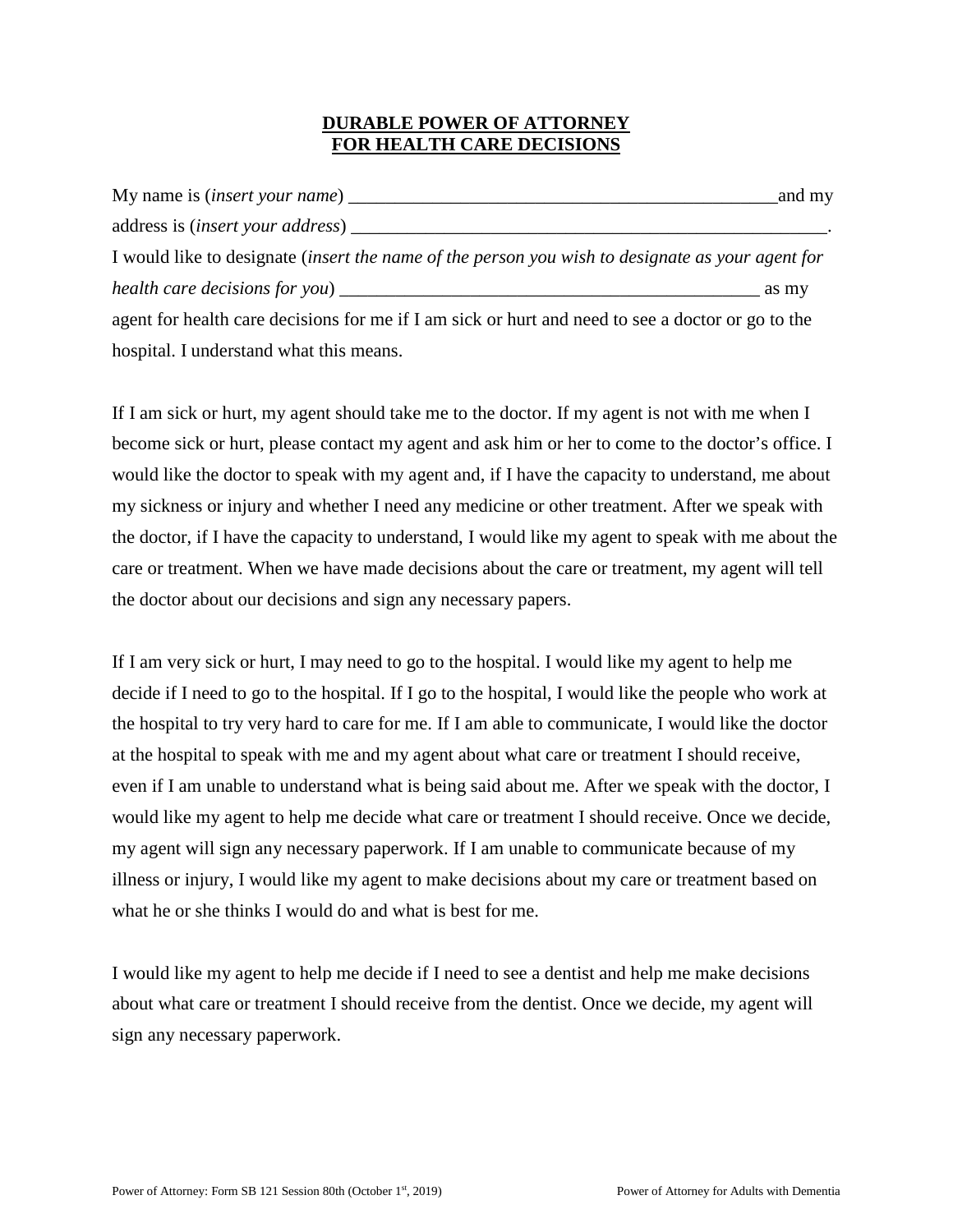I would also like my agent to be able to see and have copies of all my medical records. If my agent requests to see or have copies of my medical records, please allow him or her to see or have copies of the records.

I understand that my agent cannot make me receive any care or treatment that I do not want. I also understand that I can take away this power from my agent at any time, either by telling my agent that he or she is no longer my agent or by putting it in writing.

If my agent is unable to make health care decisions for me, then I designate (*insert the name of another person you wish to designate as your alternative agent to make health care decisions for you*) \_\_\_\_\_\_\_\_\_\_\_\_\_\_\_\_\_\_\_\_\_\_\_\_\_\_\_\_\_\_\_\_\_\_\_\_\_\_\_\_\_\_\_\_\_\_\_\_\_\_\_\_\_\_\_\_\_\_\_\_\_\_\_ as my agent to make health care decisions for me as authorized in this document.

### (YOU MUST DATE AND SIGN THIS POWER OF ATTORNEY)

|        | I sign my name to this Durable Power of Attorney for Health Care on (date) |  |
|--------|----------------------------------------------------------------------------|--|
| (city) | (state)                                                                    |  |

\_\_\_\_\_\_\_\_\_\_\_\_\_\_\_\_\_\_\_\_\_\_\_\_\_\_\_\_\_\_\_\_\_\_\_\_\_\_\_\_\_\_\_\_\_\_

(*Signature*)

### AGENT SIGNATURE

| As agent for <i>(insert name of principal)</i>                                                     | $\Box$ , I agree |
|----------------------------------------------------------------------------------------------------|------------------|
| that a physician, health care facility or other provider of health care, acting in good faith, may |                  |
| rely on this power of attorney for health care and the signatures herein, and I understand that    |                  |
| pursuant to NRS 162A.815, a physician, health care facility or other provider of health care that  |                  |
| in good faith accepts an acknowledged power of attorney for health care is not subject to civil or |                  |
| criminal liability or discipline for unprofessional conduct for giving effect to a declaration     |                  |
| contained within the power of attorney for health care or for following the direction of an agent  |                  |
| named in the power of attorney for health care.                                                    |                  |

0I also agree that: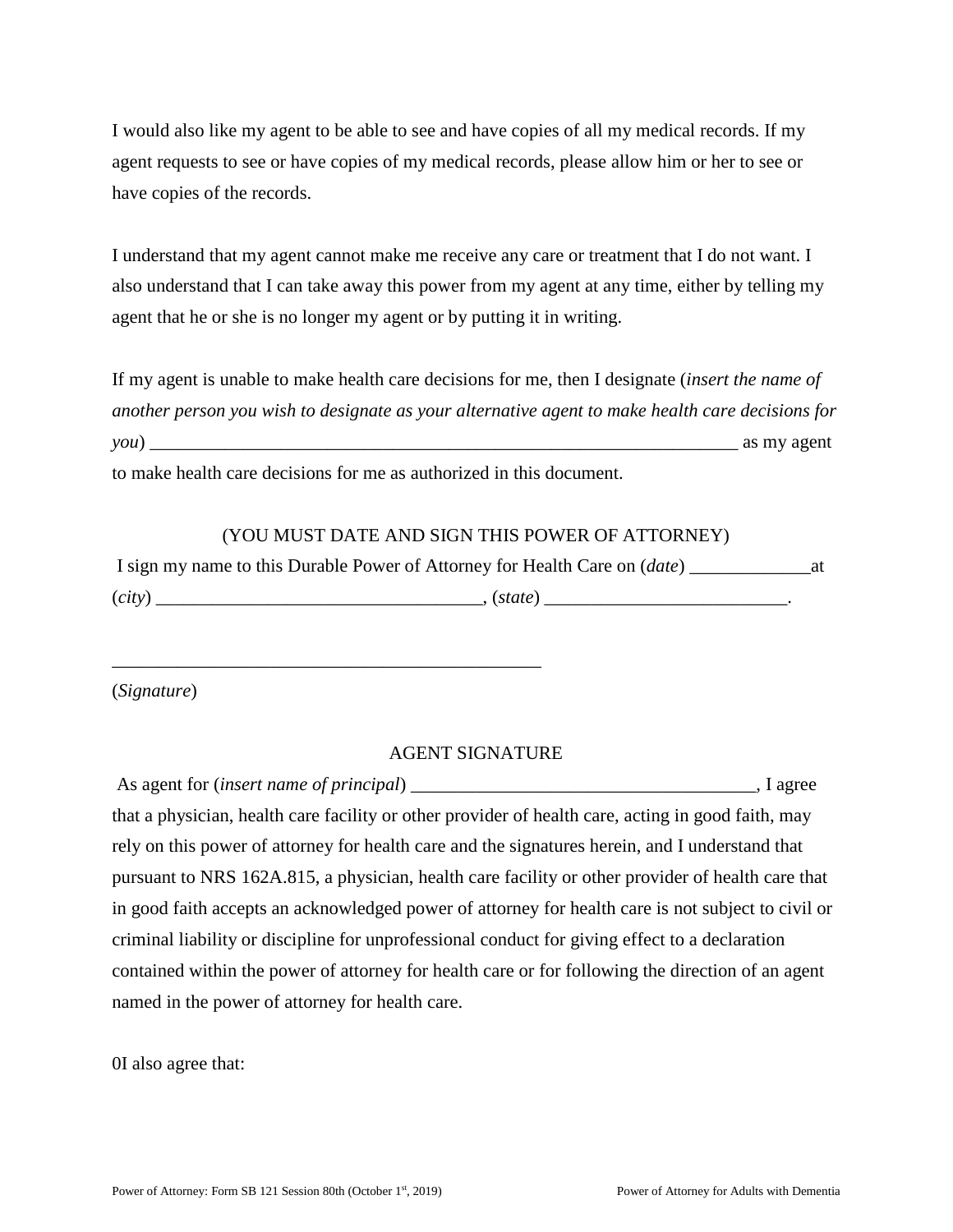1. I have a duty to act in a manner consistent with the desires of (*insert name of principal*) \_\_\_\_\_\_\_\_\_\_\_\_\_\_\_\_\_\_\_\_\_\_\_\_\_\_\_\_\_\_\_\_\_\_ as stated in this document or otherwise made known by (*insert name of principal*) \_\_\_\_\_\_\_\_\_\_\_\_\_\_\_\_\_\_\_\_\_\_\_\_\_\_\_\_\_\_\_\_\_\_\_\_\_\_\_\_, or if his or her desires are unknown, to act in his or her best interest.

2. If (*insert name of principal*) \_\_\_\_\_\_\_\_\_\_\_\_\_\_\_\_\_\_\_\_\_\_\_\_\_\_\_\_\_\_\_\_\_\_\_\_\_ revokes this power of attorney at any time, either verbally or in writing, I have a duty to inform any persons who may rely on this document, including, without limitation, treating physicians, hospital staff or other providers of health care, that I no longer have the authorities described in this document.

3. The provisions of [NRS 162A.840](http://www.westlaw.com/Link/Document/FullText?findType=L&pubNum=1000363&cite=NVST162A.840&originatingDoc=NE8F41CC1C93611E9B603A14D40335536&refType=LQ&originationContext=document&vr=3.0&rs=cblt1.0&transitionType=DocumentItem&contextData=(sc.RelatedInfo)) prohibit me from being named as an agent to make health care decisions in this document if I am a provider of health care, an employee of the principal's provider of health care or an operator or employee of a health care facility caring for the principal, unless I am the spouse, legal guardian or next of kin of the principal.

4. The provisions of [NRS 162A.850](http://www.westlaw.com/Link/Document/FullText?findType=L&pubNum=1000363&cite=NVST162A.850&originatingDoc=NE8F41CC1C93611E9B603A14D40335536&refType=LQ&originationContext=document&vr=3.0&rs=cblt1.0&transitionType=DocumentItem&contextData=(sc.RelatedInfo)) prohibit me from consenting to the following types of care or treatments on behalf of the principal, including, without limitation:

- (a) Commitment or placement of the principal in a facility for treatment of mental illness;
- (b) Convulsive treatment;
- (c) Psychosurgery;
- (d) Sterilization;
- (e) Abortion;
- (f) Aversive intervention, as it is defined in [NRS 449A.203;](http://www.westlaw.com/Link/Document/FullText?findType=L&pubNum=1000363&cite=NVST449A.203&originatingDoc=NE8F41CC1C93611E9B603A14D40335536&refType=LQ&originationContext=document&vr=3.0&rs=cblt1.0&transitionType=DocumentItem&contextData=(sc.RelatedInfo))
- (g) Experimental medical, biomedical or behavioral treatment, or participation in any medical, biomedical or behavioral research program; or
- (h) Any other care or treatment to which the principal prohibits the agent from consenting in this document.
- 5. End-of-life decisions must be made according to the wishes of (*insert name of principal*) \_\_\_\_\_\_\_\_\_\_\_\_\_\_\_\_\_\_\_\_\_\_\_\_\_\_\_\_\_\_\_\_\_, as designated in the attached addendum. If his or her wishes are not known, such decisions must be made in consultation with the principal's treating physicians.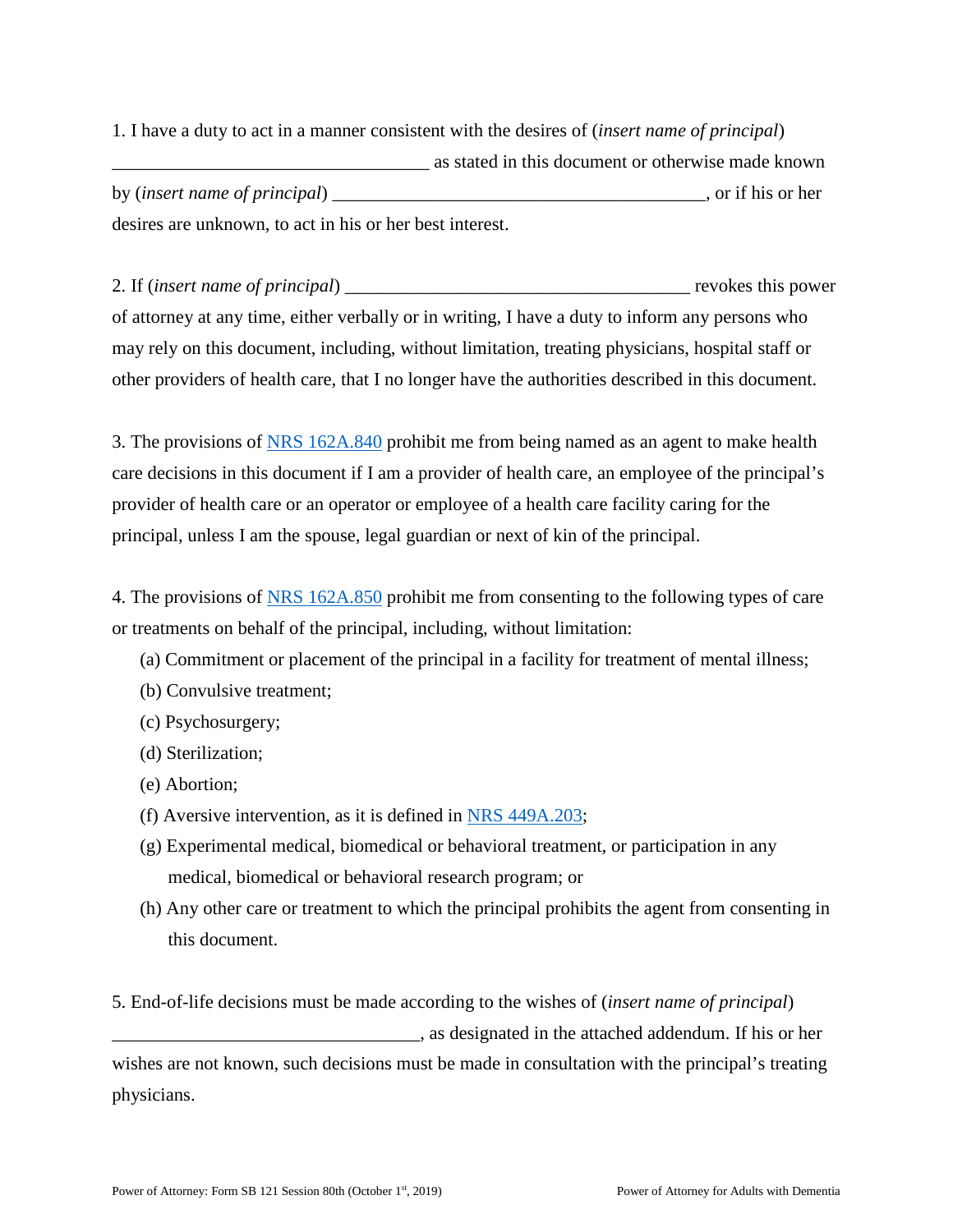| Date:                      |  |
|----------------------------|--|
| Relationship to Principal: |  |
|                            |  |

# (*THIS POWER OF ATTORNEY WILL NOT BE VALID FOR MAKING HEALTH CARE DECISIONS UNLESS IT IS EITHER (1) SIGNED BY AT LEAST TWO QUALIFIED WITNESSES WHO ARE PERSONALLY KNOWN TO YOU AND WHO ARE PRESENT WHEN YOU SIGN OR ACKNOWLEDGE YOUR SIGNATURE OR (2) ACKNOWLEDGED BEFORE A NOTARY PUBLIC.*)

# **CERTIFICATE OF ACKNOWLEDGMENT OF NOTARY PUBLIC**

(*You may use acknowledgment before a notary public instead of the statement of witnesses.*)

| State of Nevada                                                                                                                                                                                                                     |          |  |
|-------------------------------------------------------------------------------------------------------------------------------------------------------------------------------------------------------------------------------------|----------|--|
|                                                                                                                                                                                                                                     | $\}$ SS. |  |
| County of $\qquad \qquad$ }                                                                                                                                                                                                         |          |  |
|                                                                                                                                                                                                                                     |          |  |
| On this ________ day of ________________, in the year _______, before me, (here insert                                                                                                                                              |          |  |
|                                                                                                                                                                                                                                     |          |  |
| <i>insert name of principal</i> entertainment of the set of principal entertainment of the set of principal entertainment of the set of the set of the set of the set of the set of the set of the set of the set of the set of the |          |  |
| (or proved to me on the basis of satisfactory evidence) to be the person whose name is                                                                                                                                              |          |  |
| subscribed to this instrument, and acknowledged that he or she executed it.                                                                                                                                                         |          |  |

NOTARY SEAL

(*Signature*)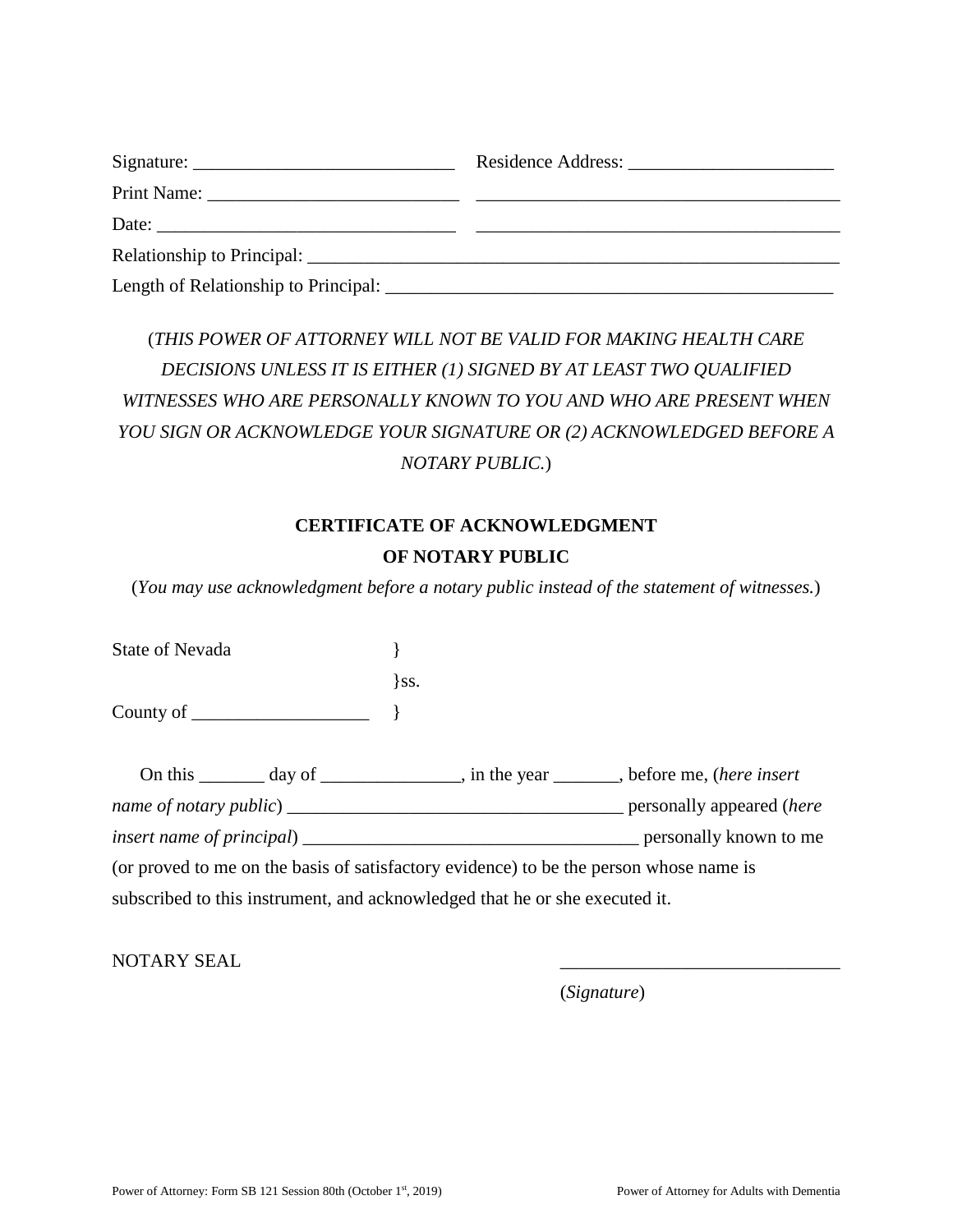#### **STATEMENT OF WITNESSES**

(*If you choose to use witnesses instead of having this document notarized, you must use two qualified adult witnesses. The following people cannot be used as a witness:* 

*(1) a person you designate as the agent;* 

*(2) a provider of health care;* 

*(3) an employee of a provider of health care;* 

*(4) the operator of a health care facility; or* 

*(5) an employee of an operator of a health care facility.* 

*At least one of the witnesses must make the additional declaration set out following the place where the witnesses sign.*)

I declare under penalty of perjury that the principal is personally known to me, that the principal signed or acknowledged this durable power of attorney in my presence, that the principal appears to be of sound mind and under no duress, fraud or undue influence, that I am not the person appointed as agent by this document and that I am not a provider of health care, an employee of a provider of health care, the operator of a health care facility or an employee of an operator of a health care facility.

### **First Witness**

| <b>Second Witness</b> |  |
|-----------------------|--|
|                       |  |
|                       |  |

# (*AT LEAST ONE OF THE ABOVE WITNESSES MUST ALSO SIGN THE FOLLOWING DECLARATION.*)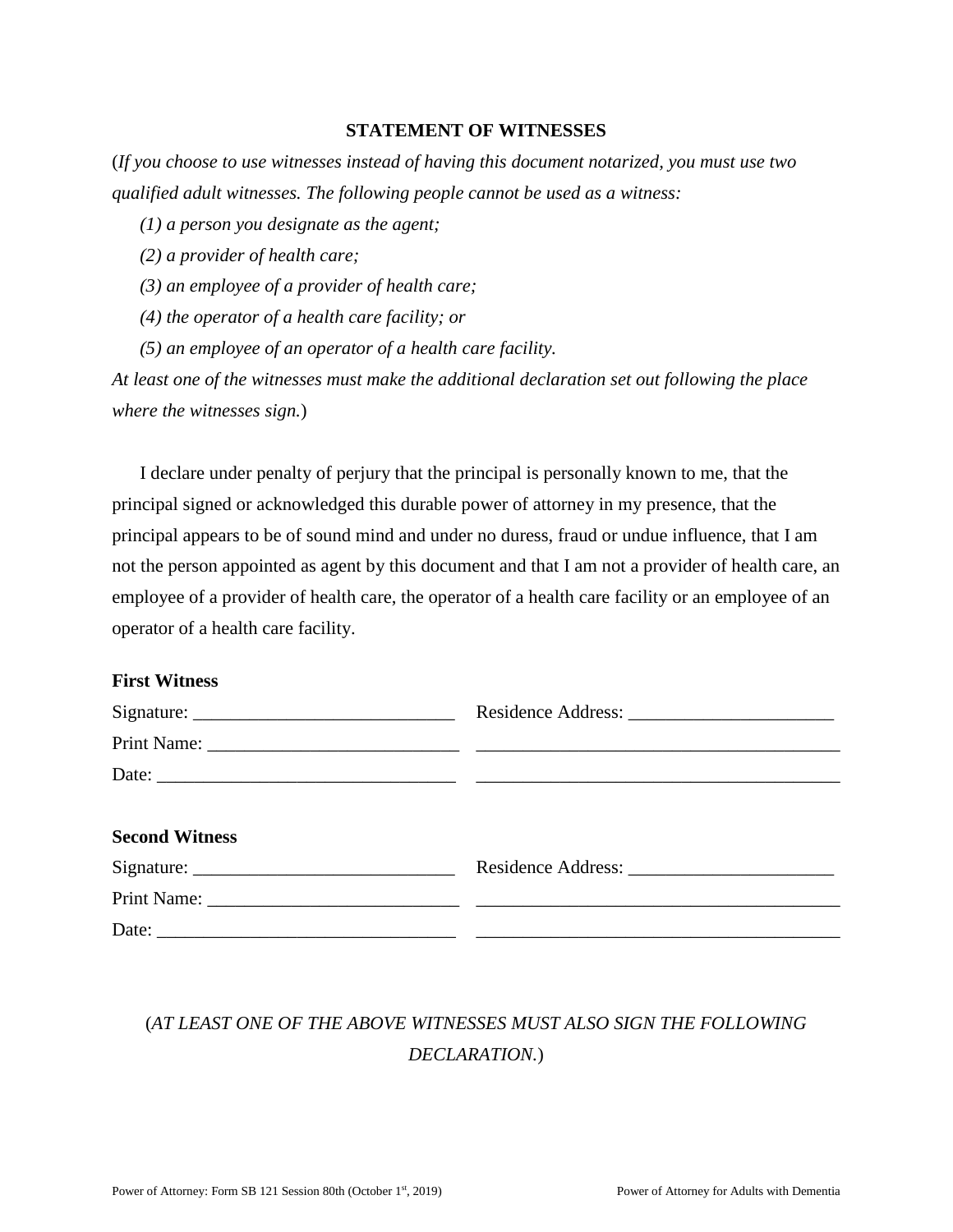I declare under penalty of perjury that I am not related to the principal by blood, marriage or adoption and that to the best of my knowledge, I am not entitled to any part of the estate of the principal upon the death of the principal under a will now existing or by operation of law.

COPIES: You should retain an executed copy of this document and give one to your agent. The power of attorney should be available so a copy may be given to your providers of health care.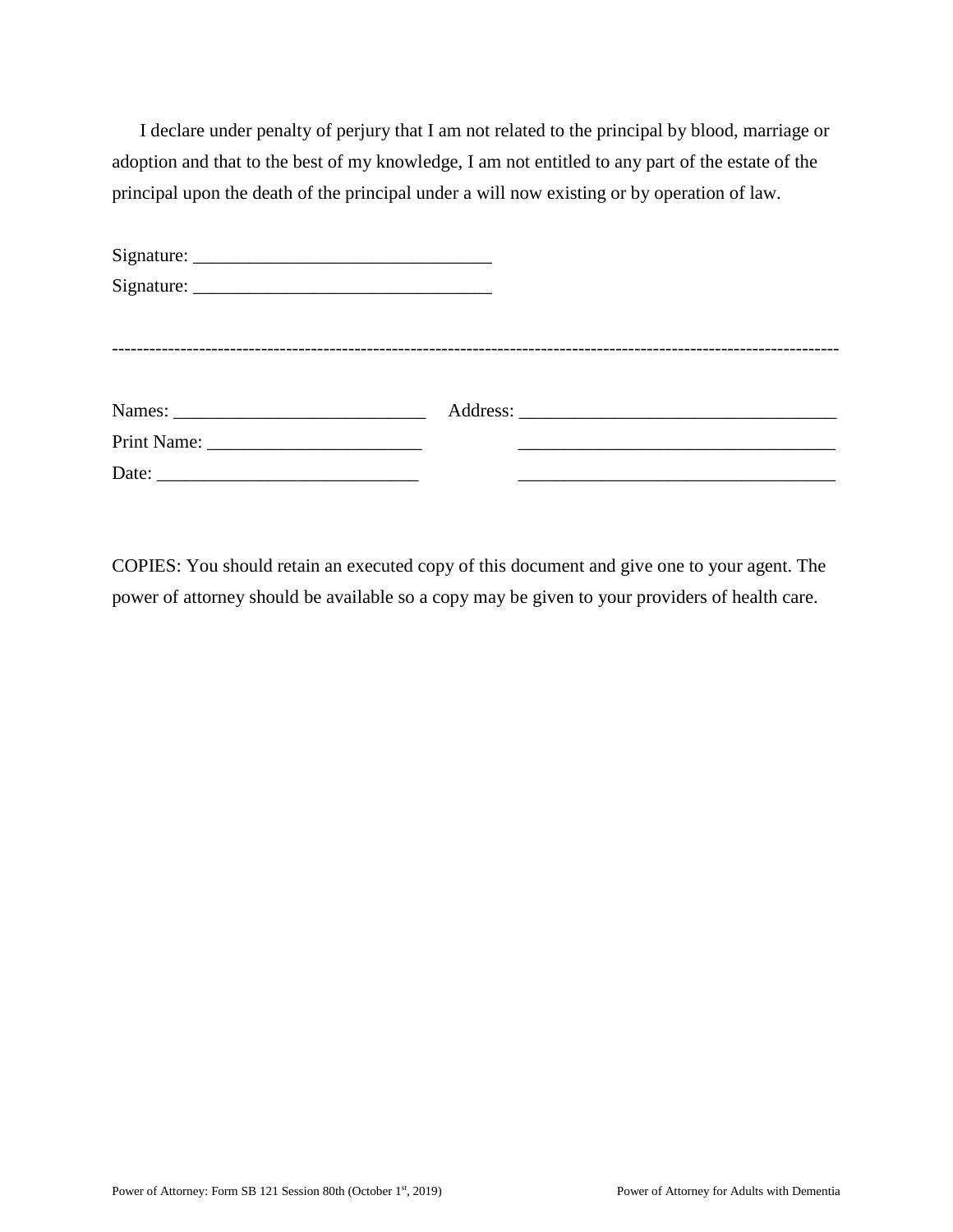## **END-OF-LIFE DECISIONS ADDENDUM STATEMENT OF DESIRES**

(You can, but are not required to, state what you want to happen if you get very sick and are not likely to get well. You do not have to complete this form, but if you do, your agent must do as you ask if you cannot speak for yourself.)

(*Insert name of agent*) \_\_\_\_\_\_\_\_\_\_\_\_\_\_\_\_\_\_\_\_\_\_\_\_\_\_\_\_ might have to decide, if you get very sick, whether to continue with your medicine or to stop your medicine, even if it means you might not live (*Insert name of agent*) \_\_\_\_\_\_\_\_\_\_\_\_\_\_\_\_\_\_\_\_\_\_\_\_\_\_\_\_\_\_\_ will talk to you to find out what you want to do, and will follow your wishes.

If you are not able to talk to (*insert name of agent*) \_\_\_\_\_\_\_\_\_\_\_\_\_\_\_\_\_\_\_\_\_\_\_\_\_\_\_\_\_\_\_\_\_\_\_\_, you can help him or her make these decisions for you by letting your agent know what you want.

Here are your choices. Please circle yes or no to each of the following statements and sign your name below:

| 1. I want to take all the medicine and receive any treatment   |            |     |
|----------------------------------------------------------------|------------|-----|
| I can to keep me alive regardless of how the medicine or       | YES.       | NO. |
| treatment makes me feel.                                       |            |     |
|                                                                |            |     |
| 2. I do not want to take medicine or receive treatment if my   |            |     |
| doctors think that the medicine or treatment will not help me. | <b>YES</b> | NO. |
|                                                                |            |     |
| 3. I do not want to take medicine or receive treatment if I    |            |     |
| am very sick and suffering and the medicine or treatment       | <b>YES</b> | NO. |
| will not help me get better.                                   |            |     |
|                                                                |            |     |
| 4. I want to get food and water even if I do not want to take  |            |     |
| medicine or receive treatment.                                 | Y ES       | N() |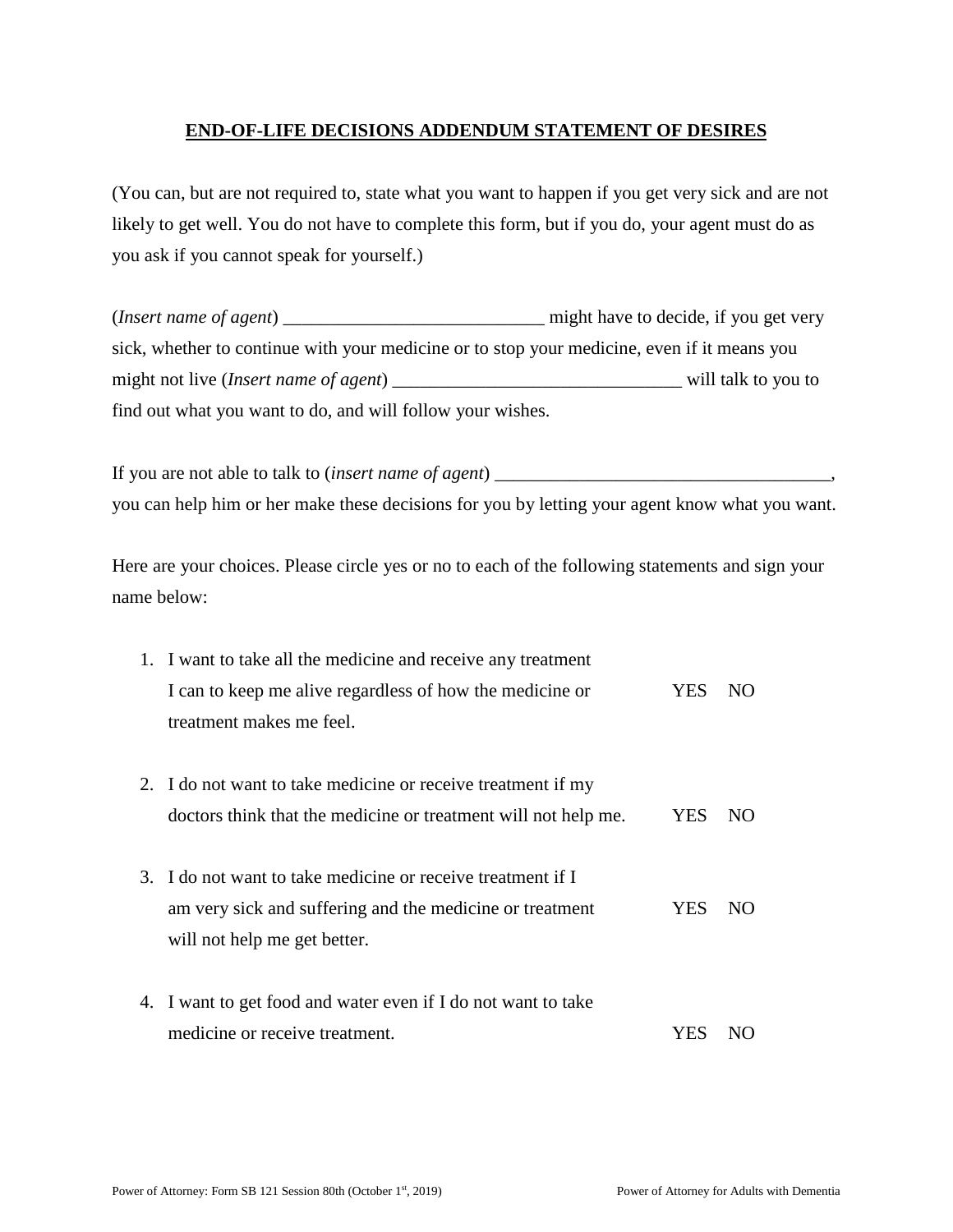# (YOU MUST DATE AND SIGN THIS END-OF-LIFE DECISIONS ADDENDUM)

|        | I sign my name to this End-of-Life Decisions Addendum on (date) |  |
|--------|-----------------------------------------------------------------|--|
| (city) | . (state)                                                       |  |

\_\_\_\_\_\_\_\_\_\_\_\_\_\_\_\_\_\_\_\_\_\_\_\_\_\_\_\_\_\_\_\_\_\_\_\_\_\_\_\_\_\_\_\_\_\_

(Signature)

(THIS END-OF-LIFE DECISIONS ADDENDUM WILL NOT BE VALID UNLESS IT IS EITHER (1) SIGNED BY AT LEAST TWO QUALIFIED WITNESSES WHO YOU KNOW AND WHO ARE PRESENT WHEN YOU SIGN OR ACKNOWLEDGE YOUR SIGNATURE OR (2) ACKNOWLEDGED BEFORE A NOTARY PUBLIC.)

# **CERTIFICATE OF ACKNOWLEDGMENT OF NOTARY PUBLIC**

(*You may use acknowledgment before a notary public instead of the statement of witnesses.*)

| State of Nevada             |      |                                                                             |                                                                                        |
|-----------------------------|------|-----------------------------------------------------------------------------|----------------------------------------------------------------------------------------|
|                             | \ss. |                                                                             |                                                                                        |
| County of $\qquad \qquad$ } |      |                                                                             |                                                                                        |
|                             |      |                                                                             | On this ________ day of _______________, in the year _______, before me, (here insert  |
|                             |      |                                                                             |                                                                                        |
|                             |      |                                                                             |                                                                                        |
|                             |      |                                                                             | (or proved to me on the basis of satisfactory evidence) to be the person whose name is |
|                             |      | subscribed to this instrument, and acknowledged that he or she executed it. |                                                                                        |

NOTARY SEAL

(*Signature of Notary Public*)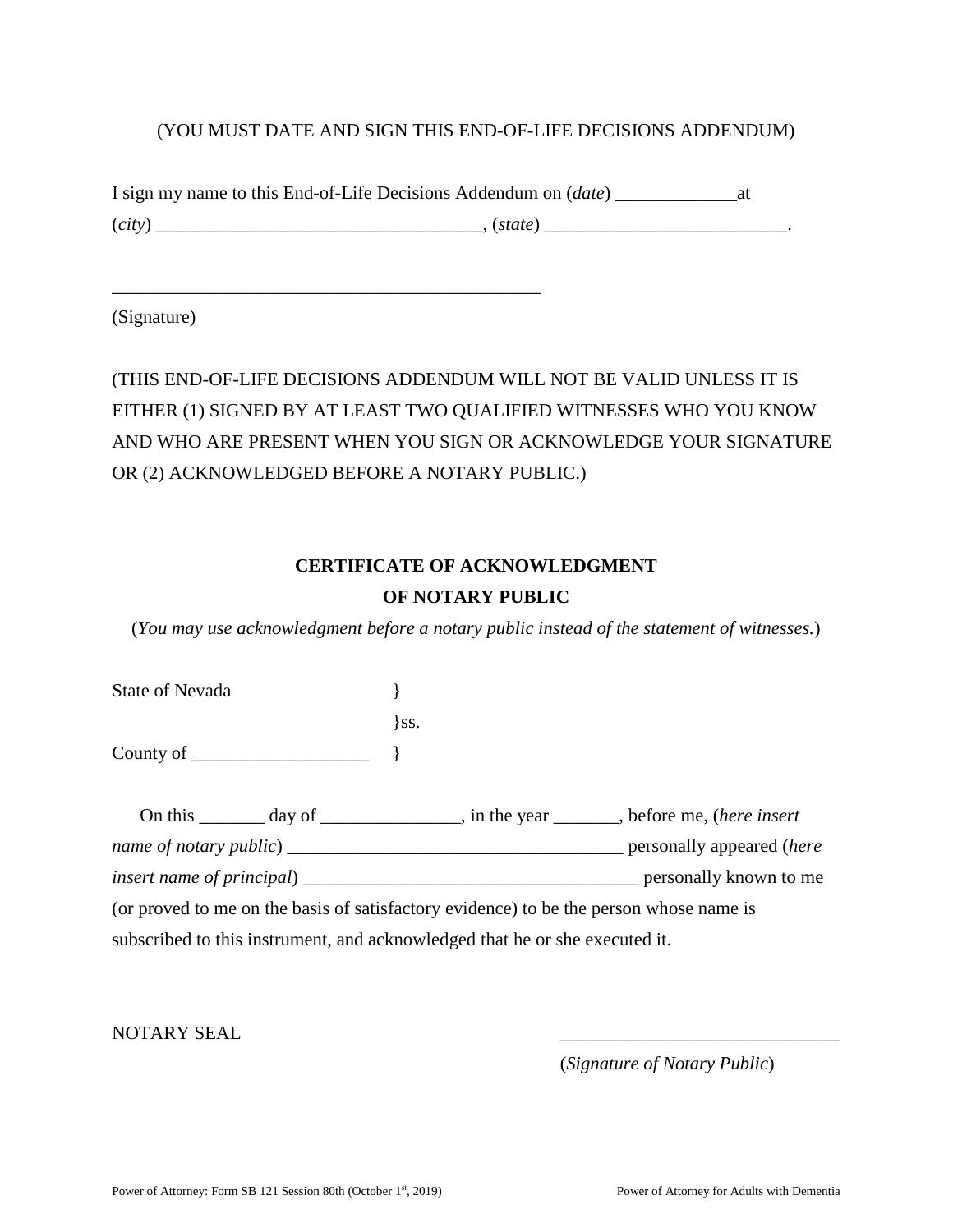#### **STATEMENT OF WITNESSES**

(*If you choose to use witnesses instead of having this document notarized, you must use two qualified adult witnesses. The following people cannot be used as a witness:* 

*(1) a person you designate as the agent;* 

*(2) a provider of health care;* 

*(3) an employee of a provider of health care;* 

*(4) the operator of a health care facility; or* 

*(5) an employee of an operator of a health care facility.* 

*At least one of the witnesses must make the additional declaration set out following the place where the witnesses sign.*)

I declare under penalty of perjury that the principal is personally known to me, that the principal signed or acknowledged this End-of-Life Decisions Addendum in my presence, that the principal appears to be of sound mind and under no duress, fraud or undue influence, that I am not the person appointed as agent by the power of attorney for health care and that I am not a provider of health care, an employee of a provider of health care, the operator of a health care facility or an employee of an operator of a health care facility.

### **First Witness**

| <b>Second Witness</b> |  |
|-----------------------|--|
|                       |  |
|                       |  |
|                       |  |

# (*AT LEAST ONE OF THE ABOVE WITNESSES MUST ALSO SIGN THE FOLLOWING DECLARATION.*)